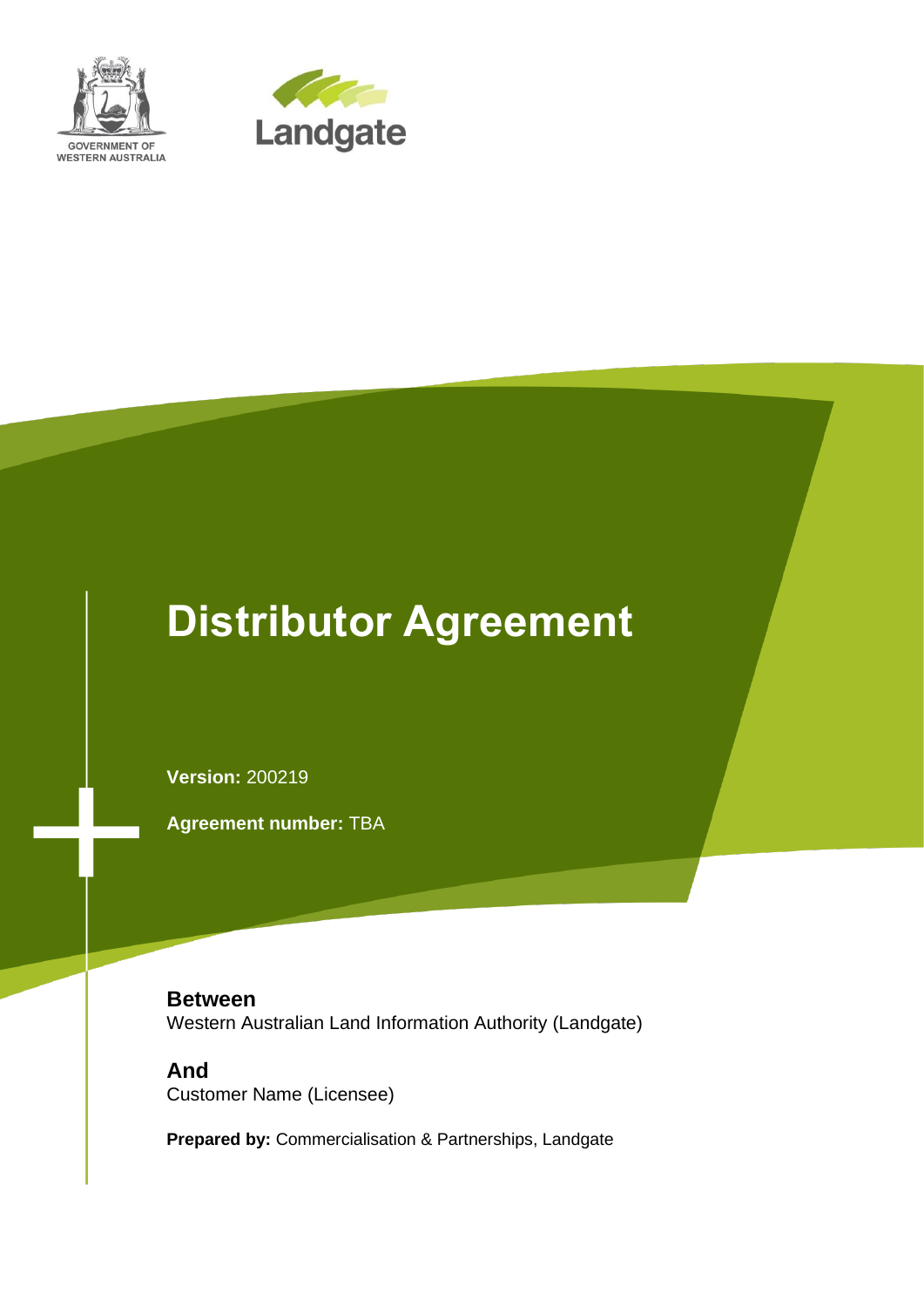# **TABLE OF CONTENTS**

# **PARTIES BACKGROUND AGREED TERMS**

| $\mathbf 1$      |  |  |  |  |
|------------------|--|--|--|--|
| 2                |  |  |  |  |
| 3                |  |  |  |  |
| 4                |  |  |  |  |
| 5                |  |  |  |  |
| 6                |  |  |  |  |
| 7                |  |  |  |  |
| 8                |  |  |  |  |
| 9                |  |  |  |  |
| 10               |  |  |  |  |
| 11               |  |  |  |  |
| 12               |  |  |  |  |
| 13               |  |  |  |  |
| 14               |  |  |  |  |
| 15               |  |  |  |  |
| 16               |  |  |  |  |
| 17               |  |  |  |  |
| 18               |  |  |  |  |
| 19               |  |  |  |  |
| 20               |  |  |  |  |
| 21               |  |  |  |  |
| <b>SCHEDULE</b>  |  |  |  |  |
| <b>EXECUTION</b> |  |  |  |  |
|                  |  |  |  |  |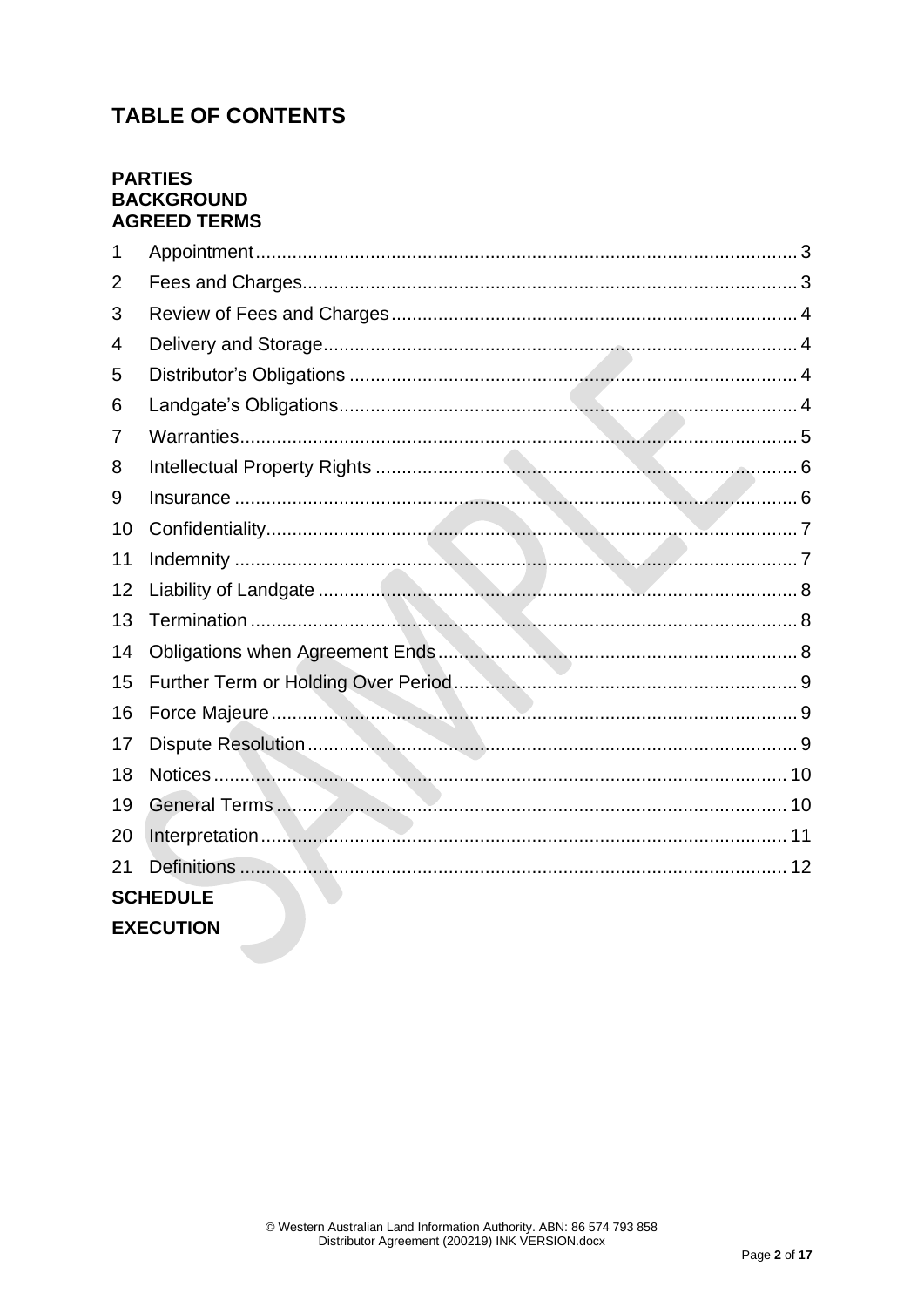# **PARTIES**

This Agreement is made on the date shown in **[Item 1](#page-13-0)** between Landgate and the Distributor as specified in **[Item 2](#page-13-1)**.

# **BACKGROUND**

- A. Landgate is the owner of the Intellectual Property in the Location Information Product.
- B. The Distributor wants to undertake the distribution and supply of the Location Information Product.
- C. To develop the market of the Location Information Product, Landgate wants to engage the Distributor to distribute the Location Information Product to third parties, subject to the terms and conditions contained in this Agreement.

# **AGREED TERMS**

## <span id="page-2-0"></span>**1 Appointment**

1.1 Landgate grants to the Distributor a non-exclusive and non-transferable licence to market, distribute and supply the Location Information Product to a third party for the Approved Purpose only, during the Term and on the terms and conditions of this Agreement.

# <span id="page-2-1"></span>**2 Fees and Charges**

- 2.1 The Distributor must pay Landgate:
	- (a) the charge per Location Information Product at the rate and in the manner specified in **[Item 12,](#page-14-0)** every time the product or part thereof is supplied, provided or given to a customer, third party or end user.
	- (b) any fees and charges as specified in **[Item 12](#page-14-0)**;
	- (c) all taxes, duties and charges arising out of, incidental to or levied in respect of this Agreement, the Location Information Product or any goods or services supplied pursuant to this Agreement.
- 2.2 The Distributor acknowledges that it must be registered for GST at the Commencement Date and the Distributor will notify Landgate if it ceases to be registered for GST.
- 2.3 The Distributor must maintain a Register of information and provide this Register to Landgate within 14 days of the due date as specified in **[Item 13.](#page-15-0)**
- 2.4 Within 30 days of receipt of the Register, Landgate will calculate and provide the Distributor an invoice for the fees and charges owing and the Distributor must pay the invoice within 30 days of receipt of any invoice from Landgate.
- 2.5 Failure by the Distributor to provide Landgate the Register or pay the invoice by the due date will result in Landgate applying penalty interest. The penalty interest rate will be a rate equal to 2% per cent above the applicable base lending rate of the Commonwealth Bank of Australia, as determined by Landgate and calculated on a daily and cumulative basis. This will be charged from the last date the Distributor should have provided the Register to Landgate or from the invoice due date and until payment has been received in full.
- 2.6 All payments to be made by the Distributor are calculated without regard to GST, unless stated otherwise. The Distributor must pay Landgate (at the same time and in the same manner as the Distributor is obliged to pay for the supply) the amount of any GST which Landgate pays or is liable to pay on a supply (as that term is defined in the GST Act), in addition to the consideration payable for that supply.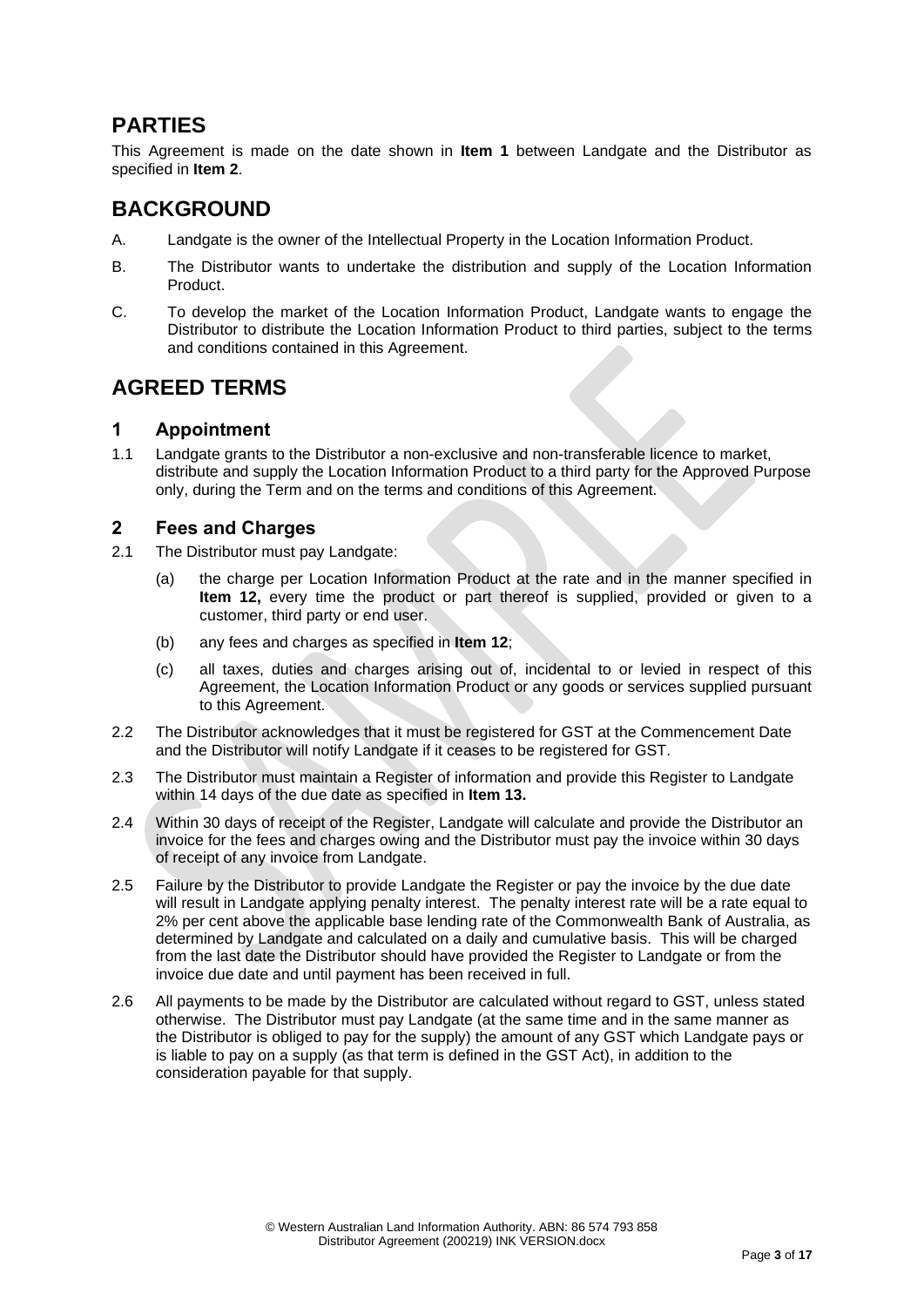# <span id="page-3-0"></span>**3 Review of Fees and Charges**

- 3.1 Landgate may vary any of the fees and charges specified in this Agreement.
- 3.2 All fees and charges will:
	- (a) be reviewed and increased on the relevant CPI Review Date;
	- (b) be increased by a factor equal to the percentage increase in the annual CPI in the 12 month period preceding the relevant CPI Review Date; and
	- (c) not be less than the fees and charges payable immediately prior to the relevant CPI Review Date.
- 3.3 Landgate will use its best endeavours to provide at least 30 days' notice of any variation to the fees and charges.

#### <span id="page-3-1"></span>**4 Delivery and Storage**

4.1 Landgate shall deliver the Location Information Product to the Distributor at the site nominated by the Distributor within 30 days of execution of this Agreement, unless an alternative arrangement has been agreed.

The Distributor shall securely store the Location Information Product securely on the Distributor's equipment.

#### <span id="page-3-2"></span>**5 Distributor's Obligations**

- 5.1 The Distributor must:
	- (a) use its best efforts to promote the supply and expand the market for the Location Information Product and provide its customers and end users adequate support;
	- (b) ensure that all copies of the Location Information Product in its possession or control retain such copyright notice as is furnished by Landgate to the Distributor from time to time;
	- (c) not itself or permit any other person to, distribute, sell, transmit, licence, hire, let, trade or expose for sale any Location Information Product, other than as expressly provided for in this Agreement;
	- (d) always act ethically in connection with this Agreement and in accordance with good corporate governance practices;
	- (e) act in good faith at all times towards Landgate and provide assistance and co-operation as practicable, on request by Landgate;
	- (f) not demean, defame or otherwise denigrate Landgate;
	- (g) comply with all State and Commonwealth laws relevant to this Agreement;
	- (h) use its best endeavours to ensure that none of its employees, consultants or clients, cause the Distributor to breach this Agreement;
	- (i) notify Landgate if any of the details in **[Item 2](#page-13-1)** changes;
	- (j) ensure that any notices relating to Intellectual Property Rights appearing in or on the Location Information Products or literature relating to them, are not altered or removed.
	- (k) at its own cost, comply with all regulations, restrictions and conditions imposed by any legislation with respect to the use of, access to, storage of or dealing with the Location Information Product, including but not limited to privacy legislation;

#### <span id="page-3-3"></span>**6 Landgate's Obligations**

- 6.1 Landgate must:
	- (a) provide the Distributor with information regarding the Location Information Product;
	- (b) provide the Distributor with updates to the Location Information Product as specified in **[Item 8](#page-13-2)**, that will, if applicable, immediately on their provision form part of the Location Information Product; and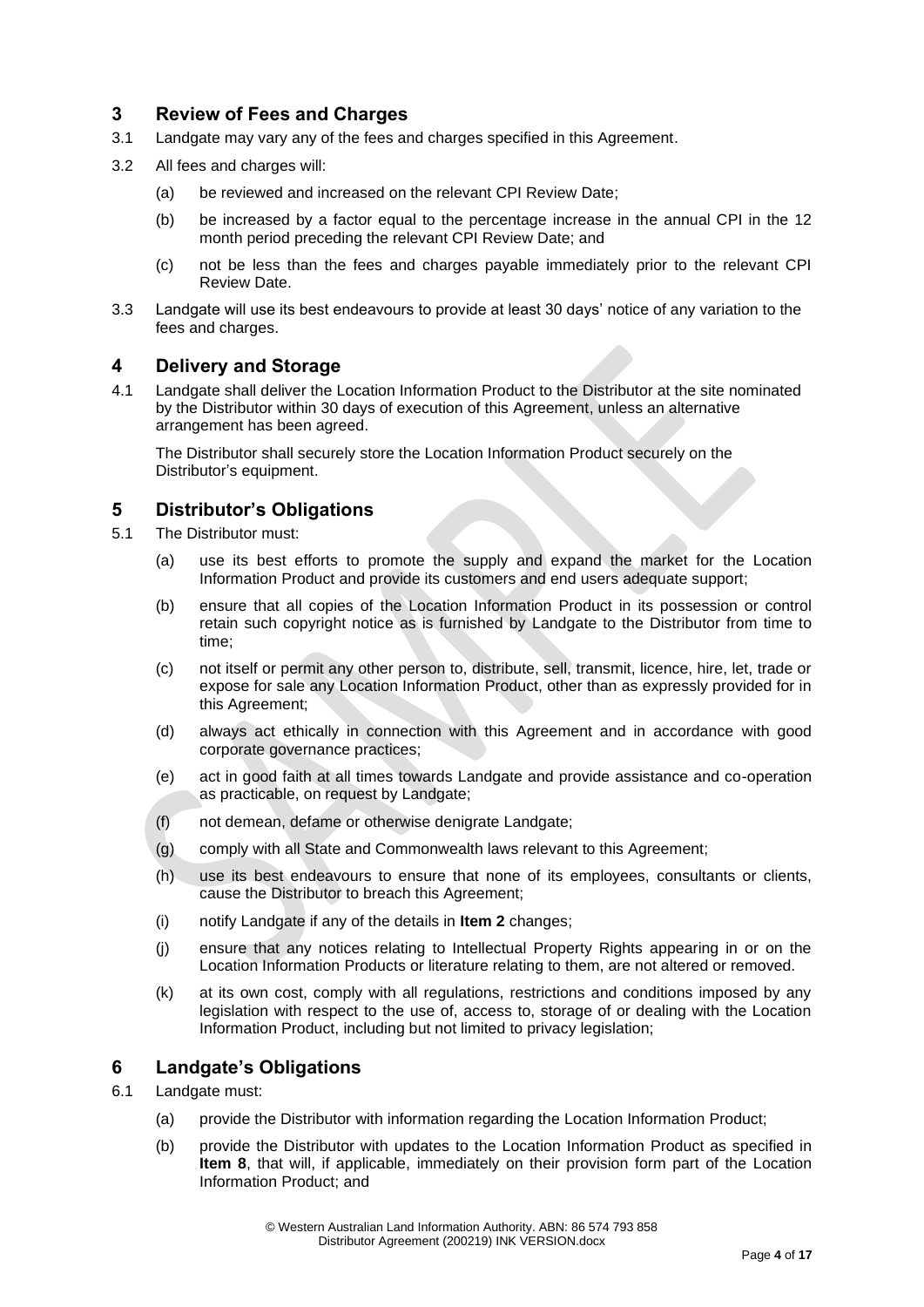(c) act in good faith at all times to the Distributor and provide such assistance and cooperation as the Distributor reasonably requests.

#### <span id="page-4-0"></span>**7 Warranties**

- 7.1 Landgate warrants that the Location Information Product does not infringe any Intellectual Property Rights of a third party and that it has the authority to enter into this Agreement with the Distributor.
- 7.2 Landgate shall promptly rectify or, if necessary, replace the Location Information Product, at its own option and at its own expense, if it is found to be defective within 90 days of supply to a customer.
- <span id="page-4-1"></span>7.3 All products distributed by the Distributor must display the following words clearly:

#### "**Important Notice:**

If any person is acquiring "goods or services" from us in the course of our business and that person is a "consumer" for the purposes of, and as defined by section 3 of the *Australian Consumer Law,* then the following condition applies to the exclusion of any other contrary term or condition of the supply:

Our goods come with guarantees that cannot be excluded under the Australian Consumer Law. You are entitled to a replacement or refund for a major failure and for compensation for any other reasonably foreseeable loss or damage. You are also entitled to have the goods repaired or replaced if the goods fail to be of acceptable quality and the failure does not amount to a major failure.

#### **Warranty Period:**

Defects must appear within 90 days from date of purchase. Claims must be made no later than 7 days after the expiry of the warranty period.

Please forward all warranty claims to *[Name and contact details of Distributor].*

If goods that have been supplied are found to be defective or are not of an acceptable quality, *[Name of Distributor]* will pay your reasonable costs of claiming under the warranty and any reasonable expenses incurred in making the claim.

The benefits of any warranty given by *[Name of Distributor]* are in addition to other rights you may have under law relating to the supply of the goods or services to which the warranty relates."

- 7.4 If the Distributor is acquiring "goods or services" from Landgate in the course of Landgate's business and the Distributor is a "consumer" for the purposes of, and as defined by section 3 of the *Australian Consumer Law*, the statutory warranty set out in **clause [7.3](#page-4-1)** also applies *mutatis mutandis* to this agreement to the exclusion of any other contrary term or condition of this agreement.
- 7.5 To the fullest extent permitted by law, and except where consumer guarantees imposed by Division 1 of Part 3-2 of the Australian Consumer Law are applicable, no warranty, condition, undertaking or term (whether express or implied) as to the condition, quality, reliability, accuracy or completeness, performance, merchantability or fitness for purpose of the Location Information Product is given or assumed by Landgate.
- <span id="page-4-2"></span>7.6 Pursuant to section 64A of the Australian Consumer Law, this **clause [7.6](#page-4-2)** applies in respect of any of the goods or services supplied under this Agreement which are not of a kind ordinarily acquired for personal, domestic or household use or consumption. To the extent permitted by law, Landgate's liability for failure to comply with a guarantee that applies under Division 1 of Part 3-2 of the Australian Consumer Law, other than a guarantee under section 51, 52 or 53 of the Australian Consumer Law, is hereby limited to:
	- (a) in the case of goods, at Landgate's option, any one or more of the following:
		- (i) the replacement of the goods or the supply of an equivalent product;
		- (ii) the repair of the goods;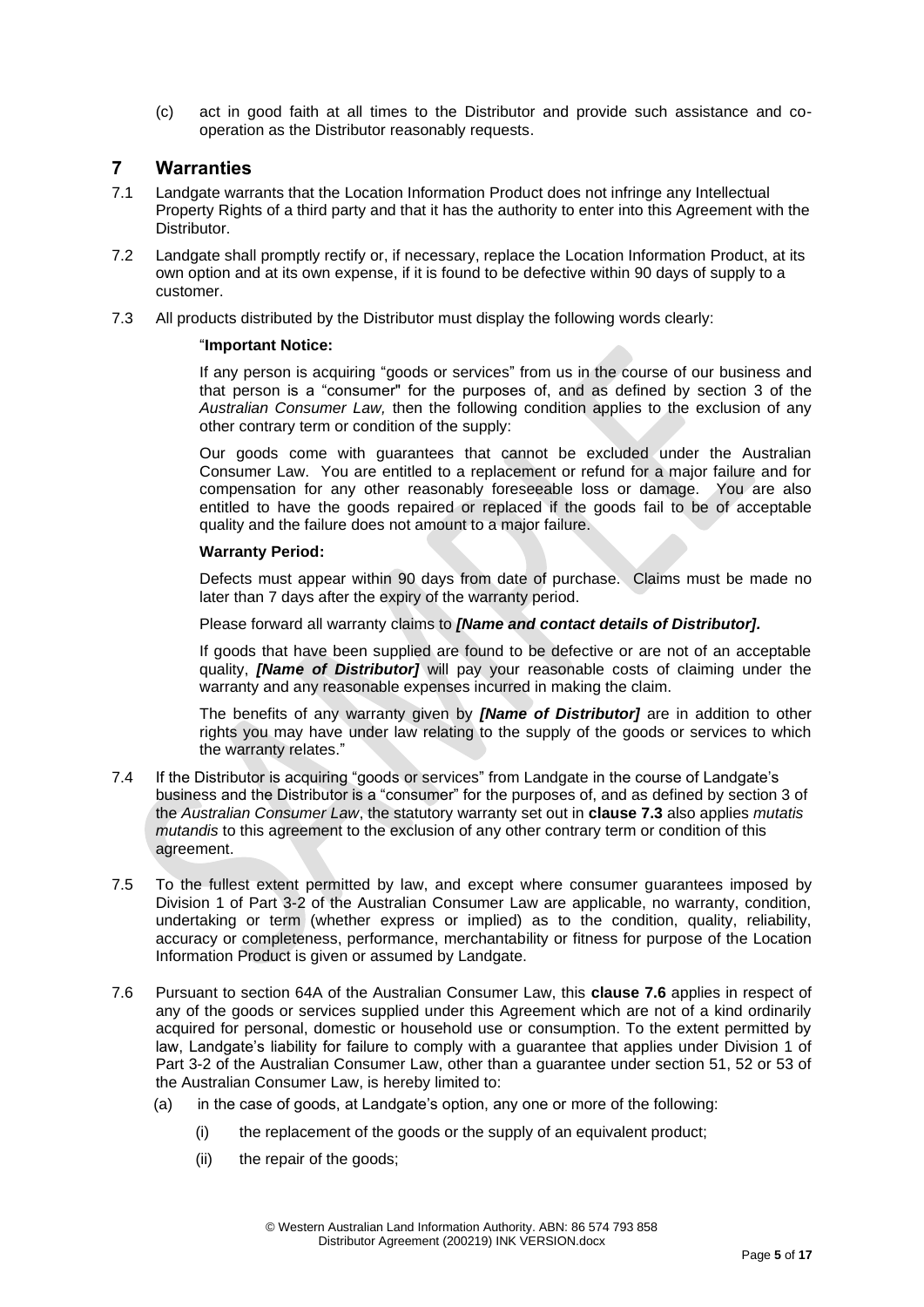- (iii) the payment of the cost of replacing the goods or of acquiring an equivalent product; or
- (iv) the payment of the cost of having the goods repaired; or
- (b) in the case of services, at the Landgate's option;
	- (i) the supply of the services again; or
	- (ii) the payment of the cost of having the services supplied again.
- <span id="page-5-2"></span>7.7 This **clause [7.7](#page-5-2)** applies where any act, statute, rule or regulation (other than Division 1 of Part 3-2 of the Australian Consumer Law and regulations made in relation thereto) ("**other law**") implies in this Agreement any term, condition, warranty, right or obligation ("**implied term**"), and the other law avoids or prohibits a provision in a contract excluding or modifying the application of, exercise of or liability under such implied term. To the extent permitted by law, the liability of Landgate for any breach by it of such implied term is limited, at Landgate's option, to any one or more of the remedies referred to in **clauses [7.6\(](#page-4-2)a)** or **[7.6\(](#page-4-2)b)** above.
- 7.8 This clause will survive termination of this Agreement.

#### <span id="page-5-0"></span>**8 Intellectual Property Rights**

- 8.1 The Distributor only acquires the right to use the Location Information Product in accordance with this Agreement and during the Term. The Distributor does not acquire any rights of ownership in the Location Information Product.
- 8.2 Intellectual Property Rights over and in respect of the Location Information Product will at all times remain with Landgate unless otherwise identified (eg third party computer program copyright owner).
- 8.3 Landgate retains the right to licence, distribute, market, sell and provide the Location Information Product to any other person on such terms and conditions as Landgate deems fit.
- 8.4 The Distributor must promptly report to Landgate any known or suspected infringement of Landgate's Intellectual Property Rights over or in respect of the Location Information Product.
- 8.5 The Distributor must ensure that all reproductions and adaptations of the Location Information Product, however altered, reformatted or redisplayed, shall display the following proprietary notice:
	- '*© 20\_\_ Western Australian Land Information Authority'*

#### <span id="page-5-1"></span>**9 Insurance**

- 9.1 The Distributor must effect and maintain, at its sole expense, valid and enforceable insurance with a reputable and solvent Australian Prudential Regulation Authority approved insurer carrying on business in Australia for the Term covering:
	- (a) all statutory workers compensation insurance;
	- (b) product and public liability insurance for the minimum amount per claim specified in **[Item](#page-15-1)  [15\(](#page-15-1)a)**; and
	- (c) professional indemnity insurance covering a Distributor's liability arising out of any act, neglect, error or omission made or done by or on behalf of the Distributor, its officers, employees, agents, members, customers, clients or consultants in connection with this Agreement for the minimum amount per claim specified in **[Item 15\(](#page-15-1)b)**.
- 9.2 On request by Landgate, the Distributor must verify that the Distributor has the insurance required under this Agreement by providing a certificate of currency.
- 9.3 Any insurance policy must be in a form that does not allow the insurer to exercise rights of subrogation against Landgate.
- 9.4 The Distributor must notify Landgate immediately of any cancellation or non-renewal of any insurance policies in connection with this Agreement.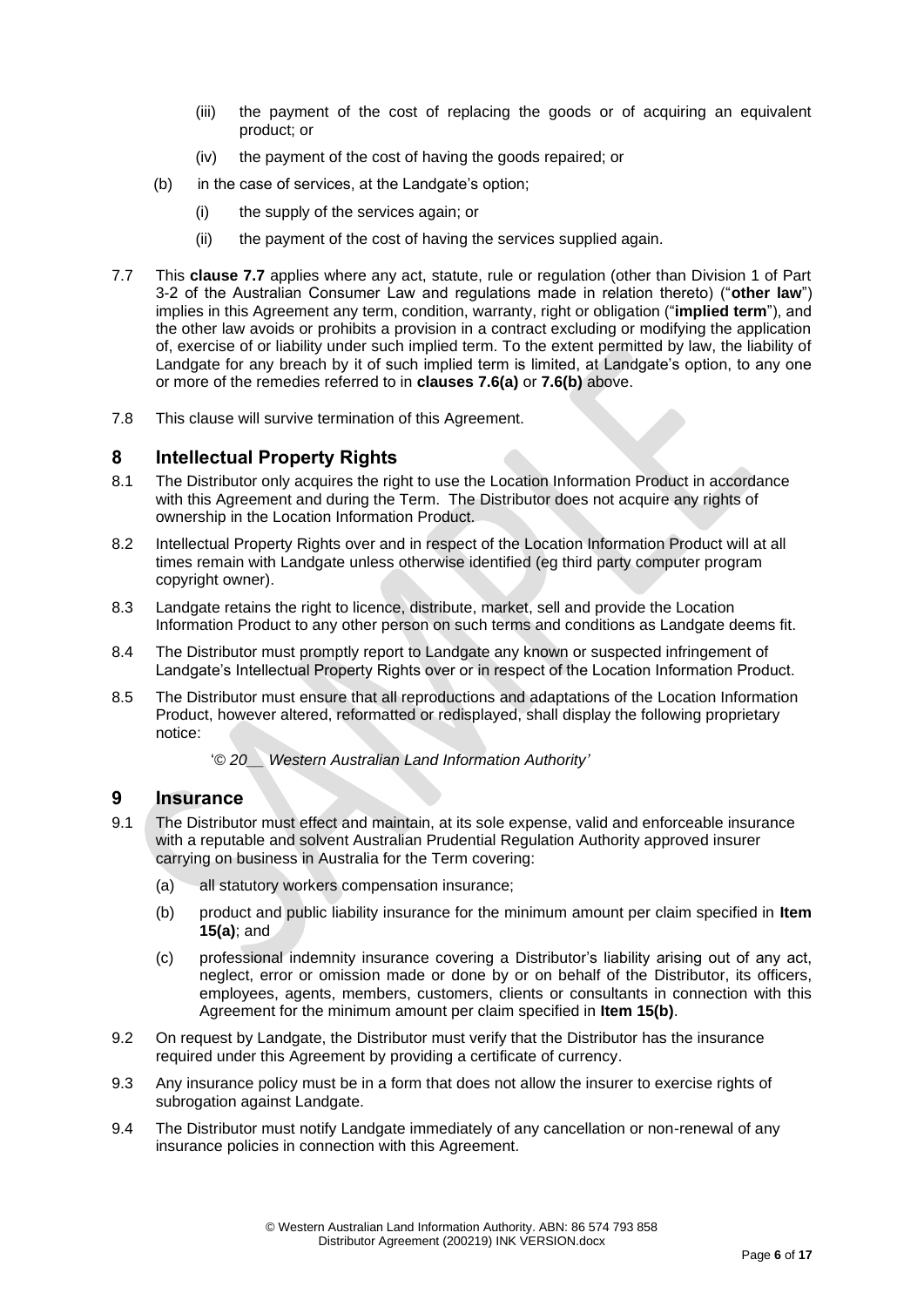9.5 Where Landgate reasonably considers that additional insurance or increased limits to existing insurance may be necessary, the Distributor must obtain such additional insurance or increase its limits as required.

## <span id="page-6-0"></span>**10 Confidentiality**

- 10.1 The parties must not disclose Confidential Information except in the circumstances of this clause.
- 10.2 Neither party may use or make available in any form to any third party the other party's Confidential Information, unless in accordance with this Agreement.
- 10.3 The Distributor must on demand return to Landgate any documents or information supplied by Landgate to the Distributor in connection with this Agreement.
- 10.4 Each party must hold the other party's Confidential Information secure and in confidence, except for such Confidential Information which the disclosing party can demonstrate:
	- (a) is required to be disclosed according to the requirements of any law, stock exchange, judicial body or government agency;
	- (b) is or has generally become available to the public without breach of this Agreement;
	- (c) was approved for release in writing by the other party, but only to the extent of and subject to such conditions as may be imposed in such written authorisation; and
	- (d) is required to be disclosed to a Western Australian government Minister, the Western Australian Parliament or any committee or sub-committee of the Western Australian Parliament (where Landgate is the disclosing Party).
- 10.5 This clause will survive termination of this Agreement.

#### <span id="page-6-1"></span>**11 Indemnity**

- 11.1 The Distributor must indemnify (and keep indemnified) Landgate, its board members, employees, contractors and agents in respect of all claims, demands, actions, suits and damages for loss, damage or injury (including indirect or consequential loss) resulting from:
	- (a) the Distributor's or any person's use or reliance on the Location Information Product whether or not any such reliance is notified to Landgate;
	- (b) any acts of the Distributor, including any unlawful or wilfully wrong act or omission;
	- (c) any breach of this Agreement and any tort or negligence by the Distributor or any consultant in connection with this Agreement;
	- (d) all breaches of Intellectual Property Rights by the Distributor or any third party to whom the Distributor provided access either deliberately or inadvertently; and
	- (e) any legal costs, charges and expenses arising in respect of paragraphs  $(a) (d)$  above,

except to the extent such loss is cause by Landgate's negligence or breach of this Agreement.

- 11.2 The Distributor agrees to:
	- (a) notify Landgate of and to provide all information in its possession or under its control in respect of any infringement of Landgate's Intellectual Property Rights;
	- (b) provide all reasonable assistance in any action taken or proposed to be taken by Landgate in enforcing its rights under this Agreement; and
	- (c) promptly advise Landgate in writing of any actions, suits, claims, demands, proceedings, losses, damages, compensation, sums of money, costs, charges and expenses which may be brought, claimed or threatened against the Distributor or Landgate in respect of or relating to the Location Information Product.
- 11.3 This clause will survive termination of this Agreement.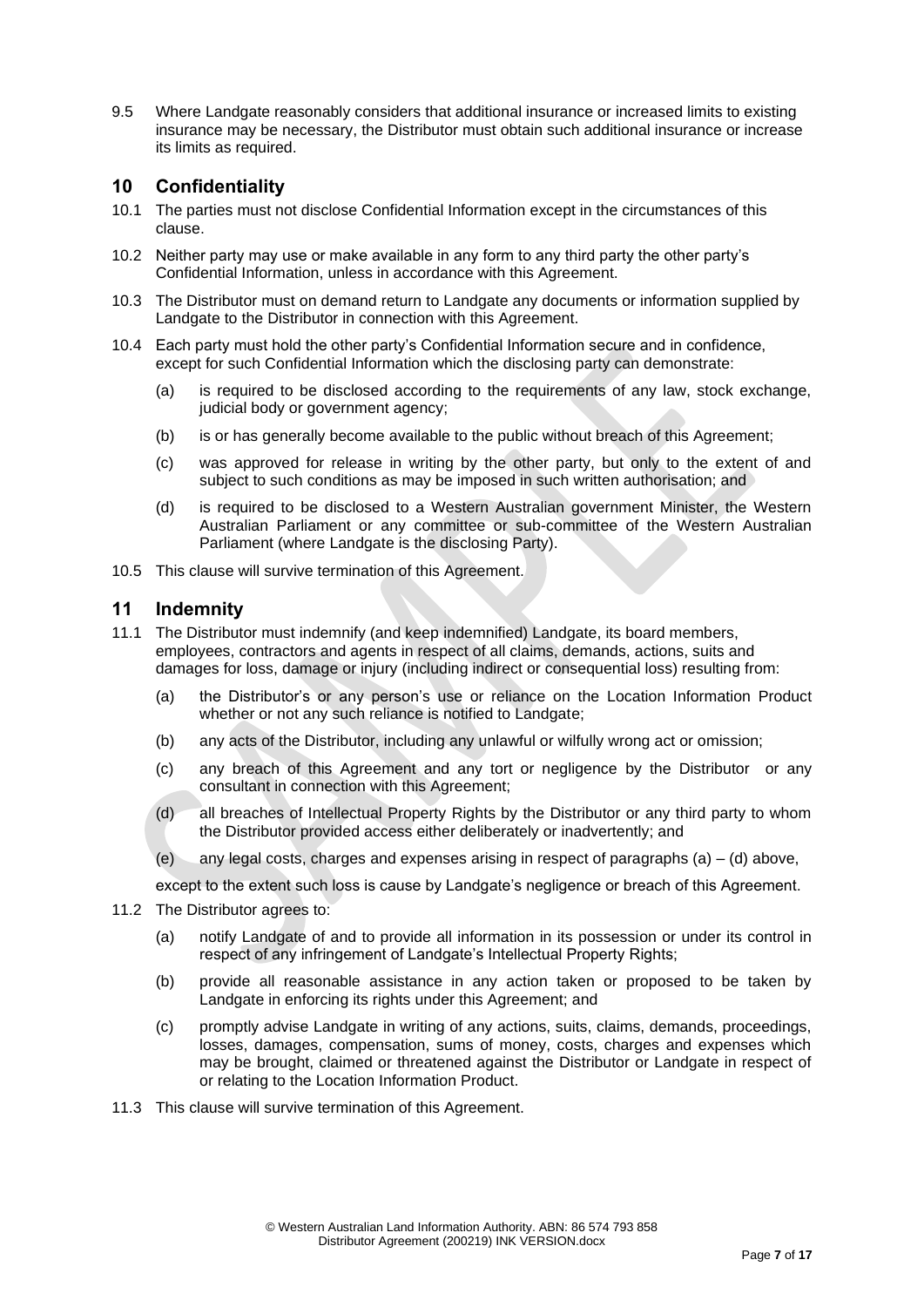# <span id="page-7-0"></span>**12 Liability of Landgate**

- 12.1 Landgate shall be under no liability to the Distributor in respect of any consequential loss or damage which may be suffered or incurred or which may arise directly or indirectly in respect of goods or services supplied pursuant to this Agreement or in respect of a failure or omission on the part of Landgate to comply with its obligations under this Agreement.
- 12.2 Subject to **clause [12.3](#page-7-3)**, The Distributor warrants that it has not relied on any representation made by Landgate which has not been stated expressly in this Agreement, or upon any descriptions, illustrations or specifications contained in any document including catalogues or publicity material produced by Landgate.
- <span id="page-7-3"></span>12.3 The Distributor acknowledges that to the extent Landgate has made any representation which is not otherwise expressly stated in this Agreement, the Distributor has been provided with an opportunity to independently verify the accuracy of that representation.

#### <span id="page-7-1"></span>**13 Termination**

- 13.1 Landgate may terminate this Agreement by notice to the Distributor with immediate effect if:
	- (a) the Distributor commits a fraudulent act (or acts) against Landgate;
	- (b) the Distributor has been guilty of misrepresentation in its dealing with Landgate;
	- (c) the commencement of any proceedings involving the insolvency of the Distributor including the liquidation or bankruptcy of the Distributor or its dissolution for any reason;
	- (d) the Distributor fails to perform any of its obligations under this Agreement and the default has not been remedied within 7 days of the date of a notice from Landgate to the Distributor describing the default and requiring remedial action.
- 13.2 In the event of any default, Landgate may, in addition to any other remedies:
	- (a) charge and recover from the Distributor all costs reasonably incurred by Landgate in relation to the enforcement and/or collection of any overdue amounts; and
	- (b) perform on behalf of the Distributor any obligations that the Distributor should have done or is required to do under this Agreement.

#### <span id="page-7-2"></span>**14 Obligations when Agreement Ends**

- 14.1 The expiration or termination of the Agreement does not affect any rights, liabilities or obligations of the parties as a result of anything occurring before the expiration or termination.
- <span id="page-7-4"></span>14.2 On termination of this Agreement, the Distributor must:
	- (a) immediately calculate, report to Landgate and pay Landgate all fees and charges owing;
	- (b) immediately cease to use all Location Information Products;
	- (c) delete and expunge, or arrange for the deletion of any Location Information Product obtained from Landgate, within 14 days of the Termination Date; and
	- (d) return to Landgate, or delete and expunge, all of Landgate's Confidential Information.
- 14.3 The Distributor must:
	- (a) provide Landgate with a notice certifying that **clause [14.2](#page-7-4)** has been complied with, within 14 days of the Termination Date;
	- (b) maintain the security and confidentiality of all of Landgate's Confidential Information;
	- (c) co-operate with Landgate in every other respect, as it may reasonably require, to minimise any loss, damage or inconvenience to Landgate and its customers resulting from the expiration or termination of this Agreement; and
	- (d) permit Landgate or any person authorised by Landgate to inspect and audit the Distributor for compliance purposes.
- 14.4 This clause will survive termination of this Agreement.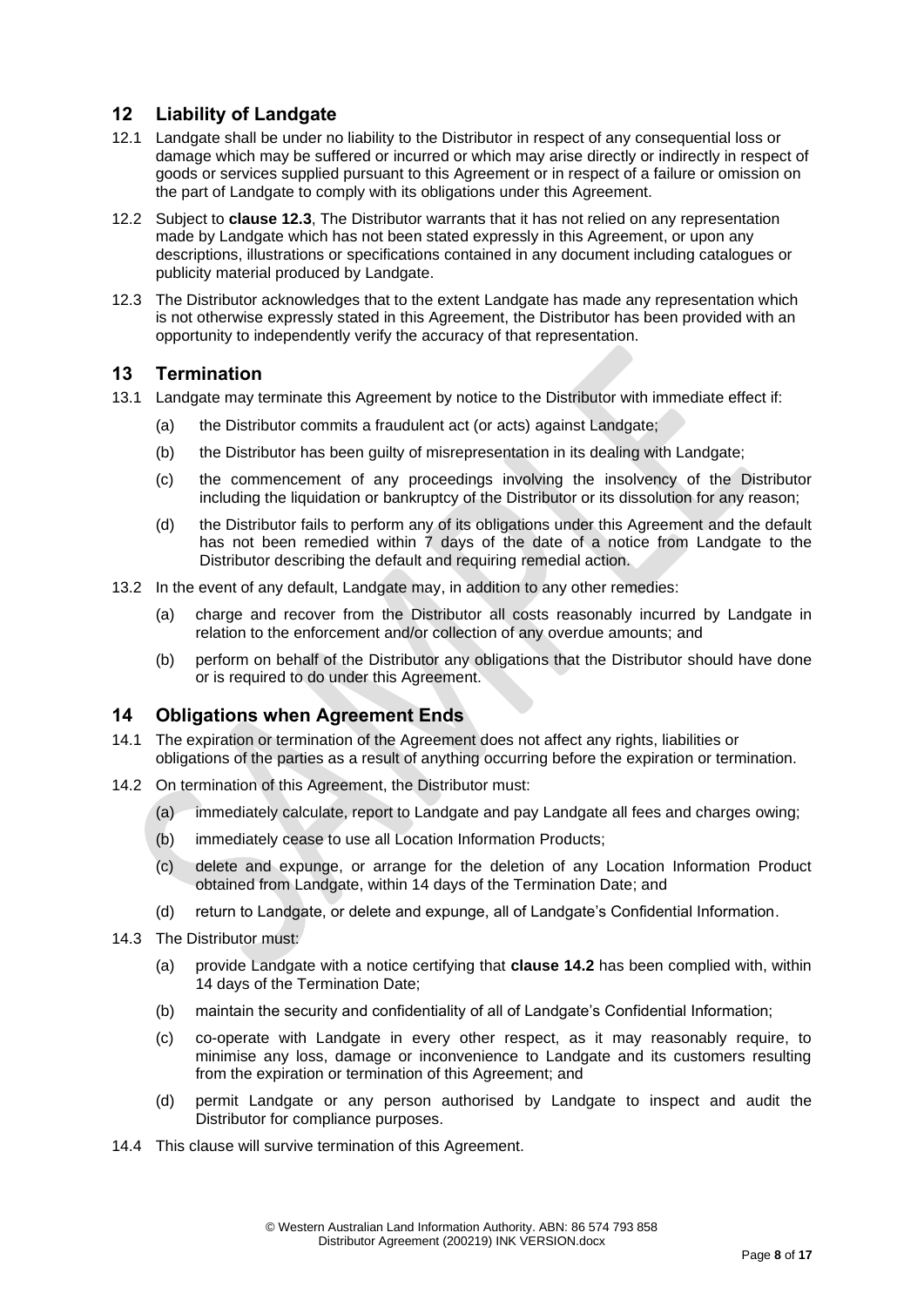# <span id="page-8-0"></span>**15 Further Term or Holding Over Period**

- 15.1 This Agreement may be renewed for the Further Term provided:
	- (a) the Distributor is not in breach of any terms and conditions of this Agreement;
	- (b) the Distributor makes a written request to Landgate that this Agreement be extended, at least 1 month prior to the expiration of the Term;
	- (c) Landgate, in its absolute discretion, agrees to that request; and
	- (d) the Distributor delivers any signed documentation required by Landgate.
- 15.2 If Landgate consents to the Further Term, the renewed agreement:
	- (a) commences on the day after the expiration of this Term;
	- (b) will include any increase in fees and charges, in accordance with this Agreement; and
	- (c) is otherwise on the same terms and conditions of this Agreement, except for the exercised option for a Further Term.
- 15.3 If the Agreement is not extended, but the Distributor is not in arrears, continues to make any payments required and Landgate consents, then this Agreement will:
	- (a) continue in operation in all respects during a Holding Over Period;
	- (b) be terminable by either party on not less than 30 days written Notice; and
	- (c) require the Distributor to pay any fees and charges monthly in advance and increased in accordance with Landgate's standard practices.

#### <span id="page-8-1"></span>**16 Force Majeure**

- <span id="page-8-3"></span>16.1 A party to this Agreement will not be entitled to exercise its rights and remedies upon the default of the other party if that default:
	- (a) is caused by an act or event beyond the reasonable control of that other party;
	- (b) continues for longer than one month; and
	- (c) was not reasonably foreseeable at the time this Agreement was entered into.
- <span id="page-8-4"></span>16.2 Both parties will be released from their respective obligations in the event of national emergency, war, prohibitive governmental legislation or if any other cause beyond the reasonable control of the parties renders performance of this Agreement impossible.
- 16.3 Neither party will be in breach of its obligations which it cannot fulfil as a result of an event contemplated in **clauses [16.1](#page-8-3) and [16.2](#page-8-4)**, provided each party notifies the other as soon as a party believes an occurrence has occurred of the type contemplated in **clauses [16.1](#page-8-3) and [16.2](#page-8-4)**.
- 16.4 If the situation specified in **clauses [16.1](#page-8-3) and [16.2](#page-8-4)** occurs, the Distributor must comply with its obligations in **clause [14](#page-7-2)**.

# <span id="page-8-2"></span>**17 Dispute Resolution**

- 17.1 Before resorting to external dispute resolution mechanisms, the parties must attempt to settle by negotiation in good faith any dispute in relation to this Agreement and where practicable, each party will refer the matter to personnel who have authority to intervene and direct some form of resolution.
- 17.2 Either party may give the other party formal Notice in writing of a dispute and if the dispute is not settled within 10 Business Days, it must be submitted to the dispute resolution process described in this **clause [17.](#page-8-2)**
- 17.3 It is agreed by both parties that the dispute resolution process will first consist of mediation.
- 17.4 In the absence of agreement, the mediation shall be conducted by a single mediator who is to be appointed by the *President of the Law Society of Western Australia* within 10 Business Days of request for appointment by one party to the other.
- 17.5 During the mediation:
	- (a) the parties may not be represented by legal practitioners;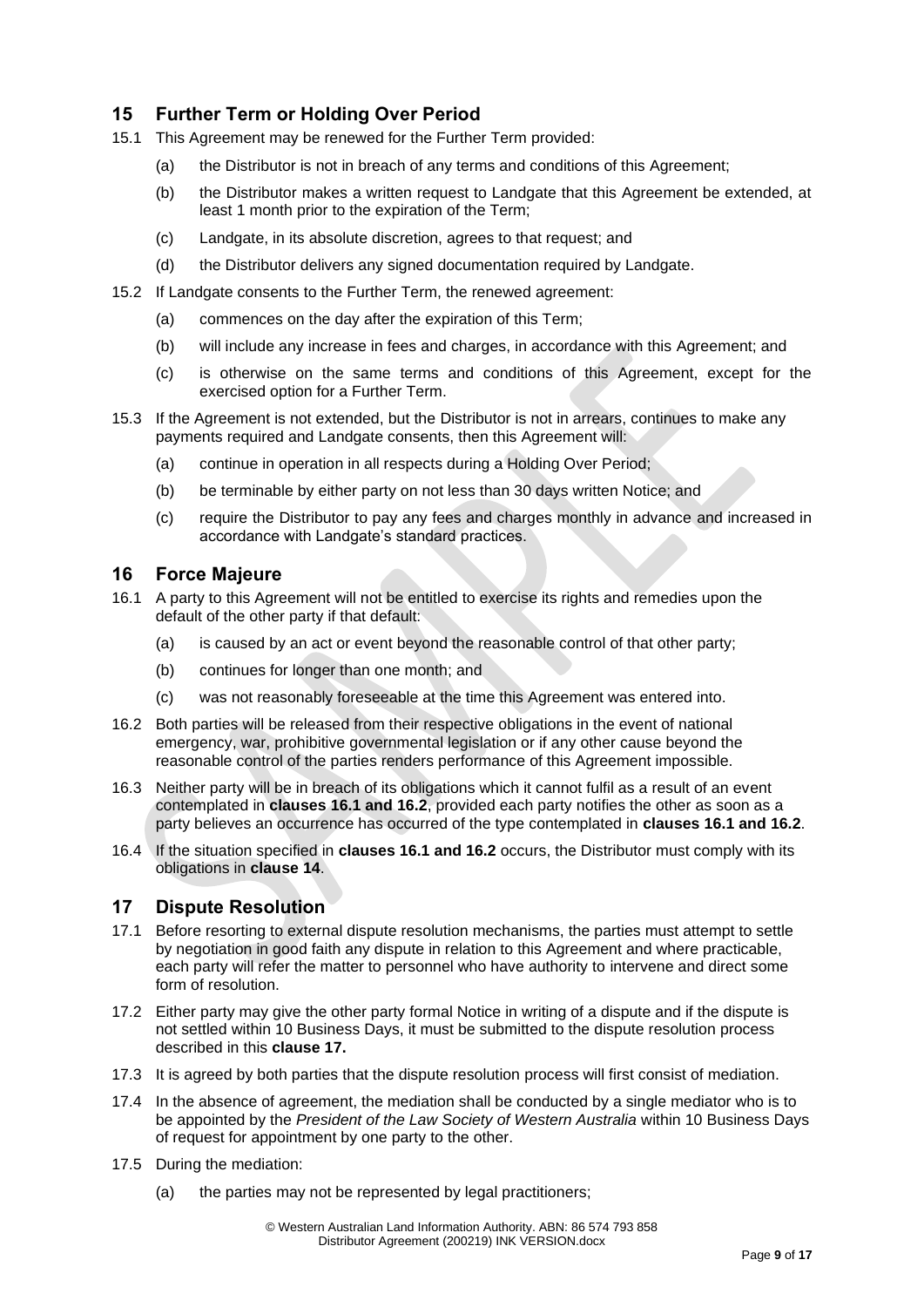- (b) the mediator shall determine the process for mediation; and
- (c) the costs of the mediation shall be shared equally by the parties.
- 17.6 If the dispute remains unresolved after 30 days, either party may then have recourse to the courts.

#### **18 Notices**

<span id="page-9-0"></span>Any notice given under this Agreement must:

- (a) be in writing and signed by a person duly authorised by the sender;
- (b) be addressed to the intended recipient at the address, facsimile or email address specified in **[Item 2](#page-13-1)**, or the address, facsimile or email address last notified by the intended recipient to the sender; and
- (c) be given and will be taken to have been given or made:
	- (i) for delivery in person, when delivered;
	- (ii) for posting, 3 Business Days after posting (or 7 Business Days if to or from a place outside Australia);
	- (iii) for facsimile transmission, at the time of transmission provided the sender's facsimile machine produces a report confirming successful transmission of the facsimile in its entirety, provided that if transmission occurs at a time later than 4:00pm at the recipient's location, the Notice will be deemed duly given at 9:00am on the next Business Day; and
	- (iv) for e-mail, when the email enters the recipient's e-mail server.

#### <span id="page-9-1"></span>**19 General Terms**

- 19.1 The Distributor must do all things and sign all documents necessary to give effect to the provisions of this Agreement.
- 19.2 Any variation of the terms and conditions of this Agreement will only be binding if in writing and signed by both parties.
- 19.3 If there is any inconsistency between this Agreement and the Schedule to this Agreement, the Schedule prevails to the extent of that inconsistency.
- 19.4 This Agreement constitutes the entire agreement between the parties and supersedes any previous agreements or representations, written or oral.
- 19.5 Waiver by either party of any default or breach of this Agreement will not constitute a waiver of any other or subsequent default or breach.
- 19.6 A party may exercise any right at its discretion, and separately or concurrently with any another right. A single or partial exercise of a right by a party does not prevent a further exercise of that right or any other right. Failure by a party to exercise, or any delay in exercising, a right does not prevent its exercise.
- 19.7 The rights provided in this Agreement are cumulative with and not exclusive of the rights provided by law or available in equity independently of this Agreement.
- 19.8 Unless otherwise specified, the Distributor must not assign or transfer its rights under this Agreement unless it has first obtained the written consent of Landgate which may be withheld in its absolute discretion.
- 19.9 If the Distributor is a corporation (other than a public company as defined in the Corporations Act 2001 (Cth)) the Distributor is deemed to have assigned this Agreement if:
	- (a) anything occurs, the effect of which is to transfer, directly or indirectly, the management or control of the Distributor to another person; or
	- (b) there is any change in control of the Distributor within the meaning of the Corporations Act 2001 (Cth).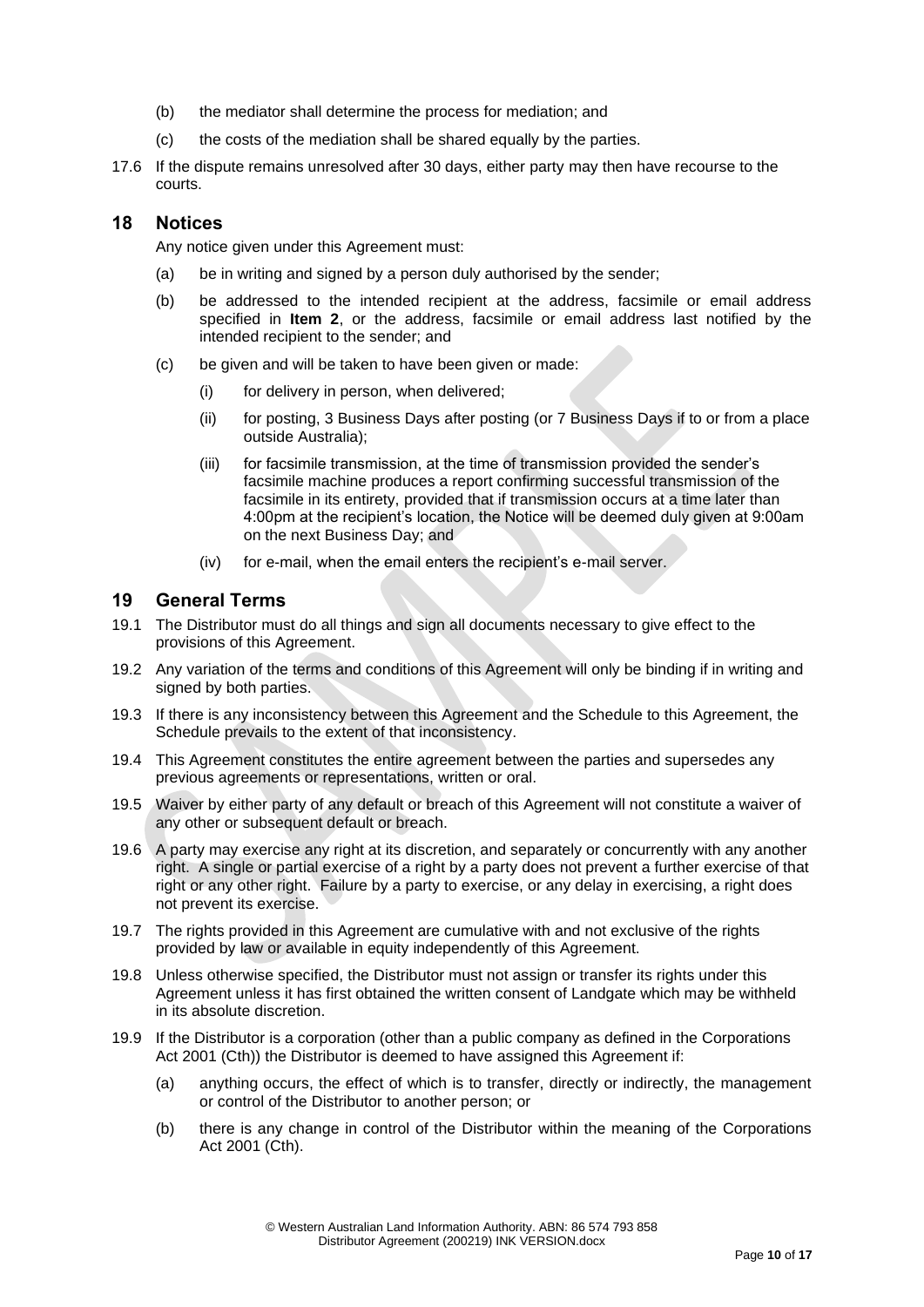- 19.10 The Distributor is not by virtue of this Agreement a partner, joint venturer, employee or agent of Landgate, nor does the Distributor have any power or authority to bind or represent Landgate, or represent itself as such.
- 19.11 If any provision of this Agreement becomes invalid, illegal or unenforceable for any reason, this Agreement shall remain otherwise in full force apart from such provision which shall be deemed deleted or the provision shall be read down to the extent reasonable to make it valid and enforceable, at Landgate's election.
- 19.12 This Agreement is governed by the law of Western Australia and the parties submit to the nonexclusive jurisdiction of the courts of Western Australia.

#### <span id="page-10-0"></span>**20 Interpretation**

- 20.1 In this Agreement, unless the contrary intention appears:
	- (a) item numbers refer to those in the **Schedule**;
	- (b) words in the singular include the plural and vice versa;
	- (c) any gender includes the other genders;
	- (d) if a word or phrase is defined, its other grammatical forms have corresponding meanings;
	- (e) headings and bold print are for reference only and do not affect interpretation;
	- (f) if any form of the word 'include' is used, it is to be read as if followed by the words 'without limitation';
	- (g) no rule of construction will apply to a clause to the disadvantage of a party merely because that party put forward the clause or would otherwise benefit from it;
	- (h) where a party to this Agreement is more than one person, they are jointly and severally liable under the terms of this Agreement;
	- (i) where time is to be calculated by reference to a day or event, that day or event is included;
	- (j) any Schedule, Annexure or document entered into pursuant to this Agreement whether executed at the time of entering into this Agreement or later, is incorporated into and forms part of this Agreement;
	- (k) waiver by any party of any default or breach of this Agreement shall not constitute a waiver of any other or subsequent default or breach;
	- (l) no decision, exercise of discretion, judgment or opinion or approval of any matter mentioned in this Agreement or arising from it, will be deemed to have been made by Landgate, unless in writing.
	- (m) a reference to:
		- (i) a person includes a company, partnership, joint venture, unincorporated association, corporation, government or statutory body or authority, or body corporate;
		- (ii) a person includes the person's legal personal representatives, executors, administrators, successors and permitted assigns;
		- (iii) a person includes that party's officers, employees, contractors, agents, invitees and board members;
		- (iv) a statute, ordinance, code or other law includes regulations, by-laws and rules and any successive statutory instrument as modified or replaced;
		- (v) any agreement or document is a reference to that agreement or document as amended, supplemented or replaced from time to time;
		- (vi) a currency, including dollars or \$ is to the Australian currency, unless otherwise stated;
		- (vii) a right includes a benefit, remedy, discretion or power;
		- (viii) time is to Western Standard Time, Perth, Western Australia;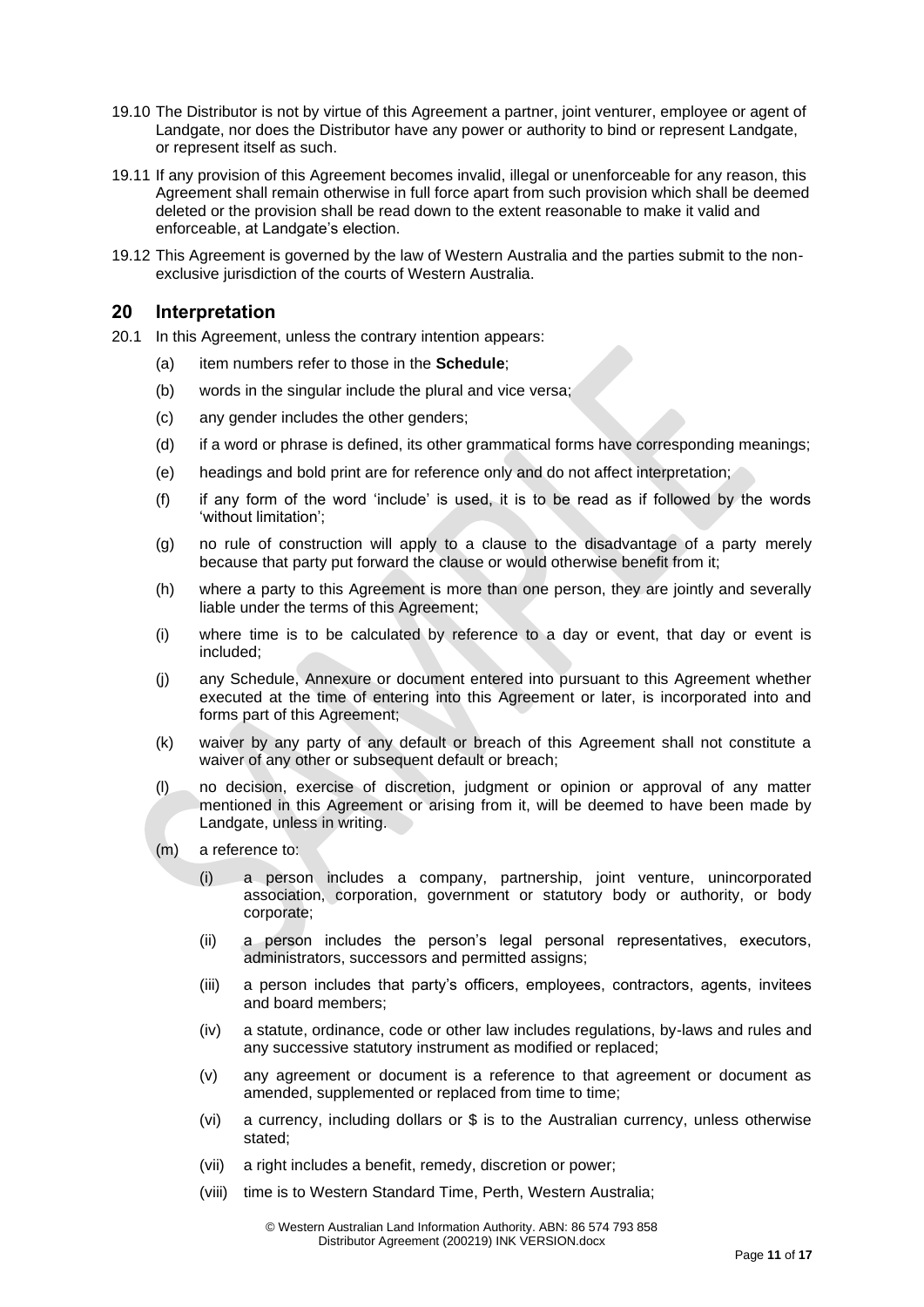## <span id="page-11-0"></span>**21 Definitions**

21.1 The following words and expressions are capitalised in this Agreement and have the meanings assigned to them as shown below, except where the context implies otherwise.

**Agreement** means this document and includes any Schedule, Annexure or other document incorporated by reference to this document.

**Approved Purpose** means the purpose specified in **[Item 11](#page-14-1)**.

**Confidential Information** means information that:

- (a) is by its nature confidential;
- (b) is designated in writing by Landgate as confidential;
- (c) the Distributor knows or reasonably ought to know is confidential and includes:
	- (i) information comprised in or relating to any Intellectual Property Rights of Landgate or the State of Western Australia;
	- (ii) Landgate information to which the Distributor has access other than information referred to in paragraph (i) that has any actual or potential commercial value to Landgate;
	- (iii) information relating to internal management, personnel, policies, strategies, practices and procedures of Landgate, the Government of the State of Western Australia or the Western Australian Public Sector; and
	- (iv) information in the Distributor's possession relating to the Landgate's clients or suppliers.

**Commencement Date** means the date this Agreement takes effect as specified in **[Item 4](#page-13-3)**.

**CPI** means the Consumer Price Index All Groups Index Numbers for Perth, provided by the Australian Bureau of Statistics or if the basis on which it is determined is substantially altered then such basis as Landgate may reasonably determine to be as near to the Consumer Price Index previously referred to as is reasonably possible.

**CPI Review Date** means the annual date(s) on which the fees and charges made under this Agreement may be reviewed, as specified in **[Item 14](#page-15-2)**.

**Further Term** means the period(s) specified in **[Item 6](#page-13-4)** and includes any period of extension of extension granted by Landgate.

**GST** means the goods and services tax payable under the GST Act.

**GST Act** means the New Tax System (Goods and Services Tax) Act 1999 (Cth).

**Holding Over Period** means the period during which the parties continue the operation of this Agreement, despite no formal renewal in accordance with **clause [15.](#page-8-0)**

**Intellectual Property Rights** means all rights in and to the Location Information Product including copyright, trade marks, design, patent, know-how and all other rights resulting from intellectual activity in the industrial, scientific, literary or artistic field and any application or right to apply for registration of any of these rights and any right to protect or enforce any of these rights.

**Location Information Product** means the product as specified in **[Item 7](#page-13-5)** that is:

- (a) in the Format specified in **[Item 9](#page-13-6)**; and
- (b) in the Metadata specified in **[Item 10](#page-14-2)**;

**Term** means the duration of this Agreement specified or calculated in **[Item 5](#page-13-7)**, provided this Agreement is not terminated early or otherwise extended.

**Termination Date** means the earliest of:

- (a) the date or latest date specified in **[Item 5](#page-13-7)**;
- (b) if the Agreement is terminated earlier, that date; and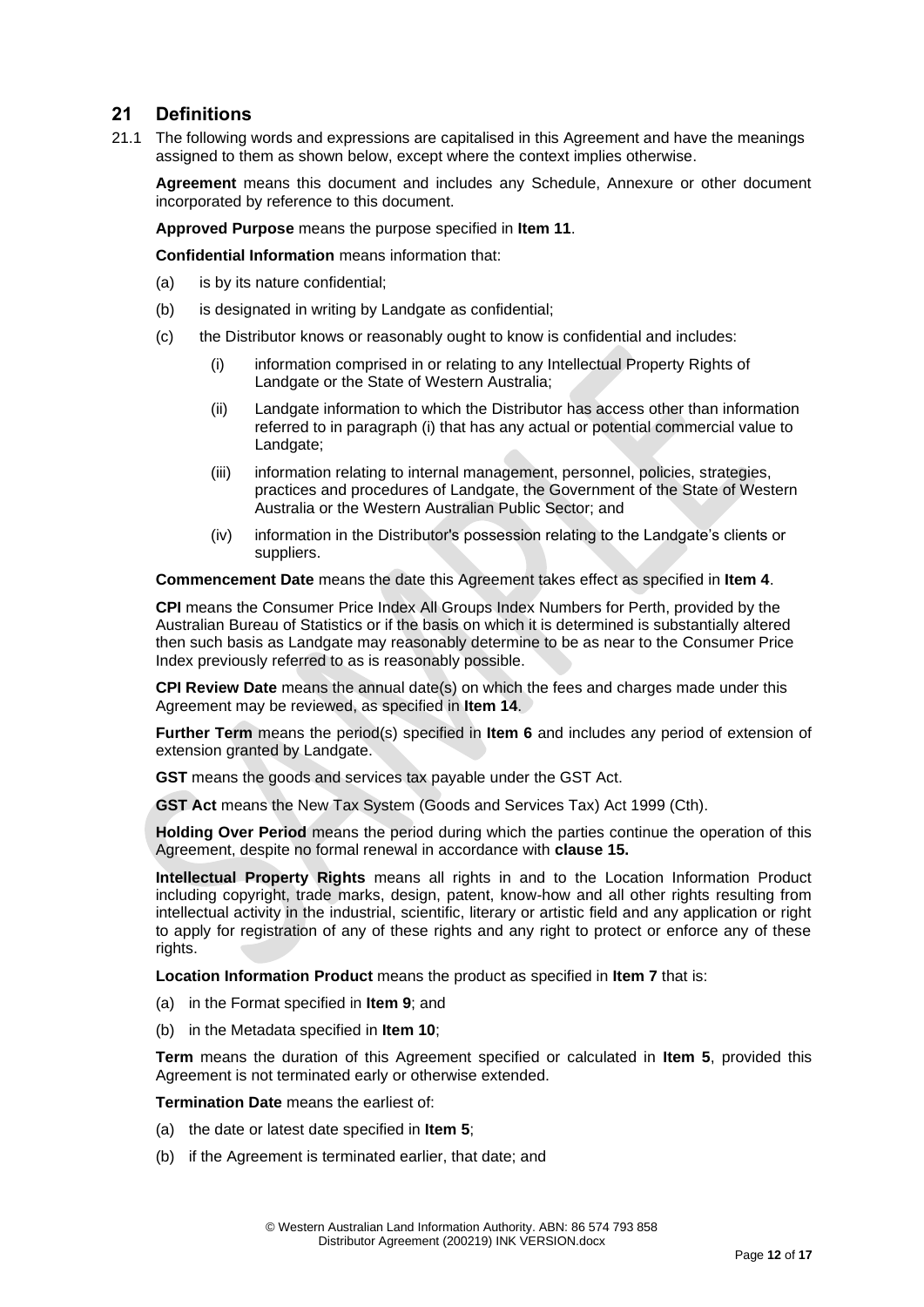(c) if the parties enter into a Further Term or Holding Over Period, the expiry date of the same.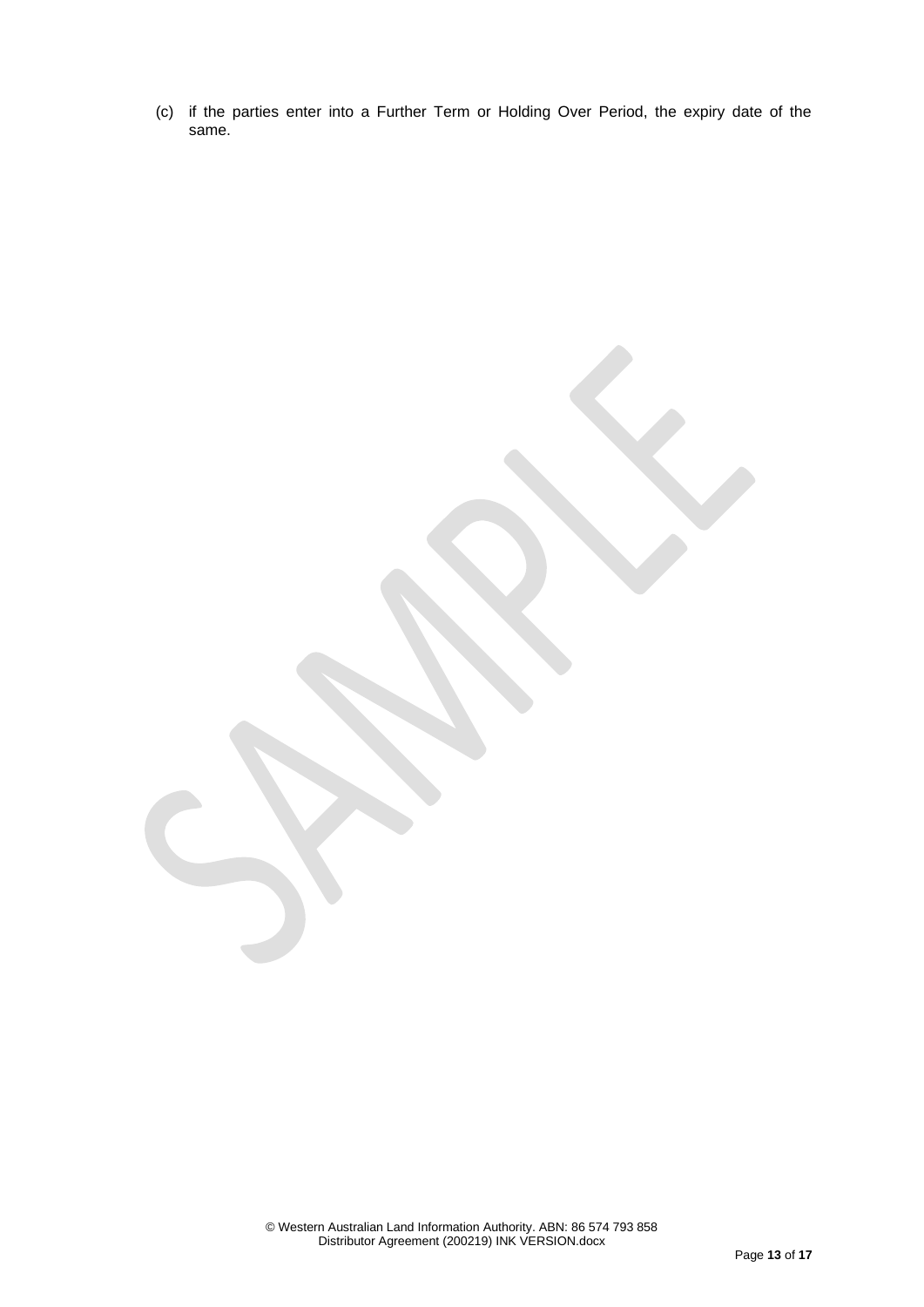# **SCHEDULE**

### <span id="page-13-0"></span>**Item 1 Date of Agreement**

#### <span id="page-13-1"></span>**Item 2 Details of Parties**

| <b>Details</b>                           | <b>Landgate</b>                                                                                                                                          | <b>Distributor</b> |
|------------------------------------------|----------------------------------------------------------------------------------------------------------------------------------------------------------|--------------------|
| <b>Entity Name</b>                       | Western Australian Land Information<br>Authority, a body corporate established<br>by the Land Information Authority Act<br>2006 and trading as Landgate. |                    |
| <b>ABN</b>                               | 86 574 793 858                                                                                                                                           |                    |
| <b>Contact Person</b>                    |                                                                                                                                                          |                    |
| <b>Address for service</b><br>of Notices | 1 Midland Square, Midland, Western<br>Australia 6056                                                                                                     |                    |
| <b>Telephone</b>                         | (08) 9273 XXXX                                                                                                                                           |                    |
| <b>Mobile</b>                            |                                                                                                                                                          |                    |
| <b>Email address</b>                     | licensing@landgate.wa.gov.au                                                                                                                             |                    |
| <b>Web Address</b>                       | www.landgate.wa.gov.au                                                                                                                                   |                    |

#### **Item 3 Agreement Number**

- <span id="page-13-3"></span>**Item 4 Commencement Date [Landgate to complete]**
- <span id="page-13-7"></span>**Item 5 Term and Termination Date**
- <span id="page-13-4"></span>**Item 6 Further Term**
- <span id="page-13-5"></span>**Item 7 Location Information Products**
	- (a) [insert]
	- (b) [insert]
- <span id="page-13-2"></span>**Item 8 Updates to the Location Information Products** Not applicable
- <span id="page-13-6"></span>**Item 9 Format of the Location Information Products** [insert format details]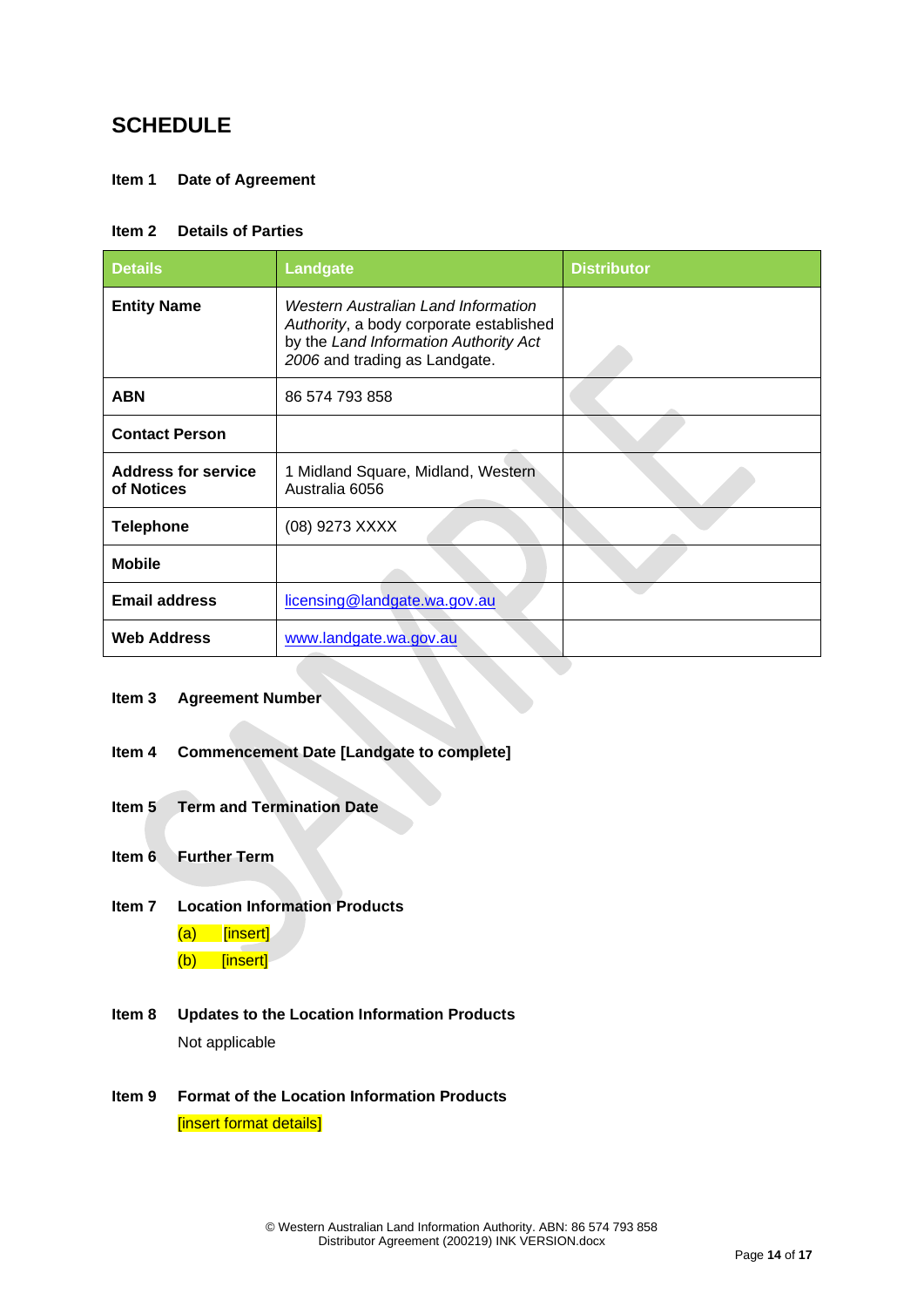#### <span id="page-14-2"></span>**Item 10 Metadata of the Location Information Products**

**linsert metadata details]** 

#### <span id="page-14-1"></span>**Item 11 Approved Purpose**

- 11.1 The Distributor may only use the Location Information Product for its:
	- (a) Distribution Use, outlined in **Item 11.2**;
	- (b) Consultant Use, outlined in **Item 11.3**; and
	- (c) Internal Business Use, outlined in **Item 11.4**.
- 11.2 **Distribution Use** permits the Distributor to distribute and supply the Location Information Product directly to its customers or third parties for their Internal Business Use, provided no variation is made to the Location Information Product. A variation to the Location Information Product does not include how it is provided to the customer, eg digital, hard copy, incorporated in a frame etc as long as it conforms with the terms of this agreement and every supply is recorded on the Register.
- 11.3 **Consultant Use** is use where the Distributor engages a Consultant for a specific project requiring use of the Location Information Product and entitles the Distributor to disclose the Location Information Product to the Consultant, provided the Consultant:
	- (a) only uses the Location Information Product for the Internal Business Use of the Distributor;
	- (b) receives no benefit from use of the Location Information Product except the fee paid by the Distributor;
	- (c) is otherwise bound by the terms of this Agreement (including deleting and removing all the Location Information Product from its systems upon the finalisation or termination of the consultancy); and
	- (d) if required by Landgate, enters into a Consultant's Confidentiality Deed in the form prescribed by Landgate.
- 11.4 **Internal Business Use** is use of the Location Information Product solely for the personal and internal administration and operation of the Distributor's business and does not entitle the Distributor to make available or to provide the Location Information Product, or any part thereof, to any third party outside the business.

#### <span id="page-14-0"></span>**Item 12 Fees and Charges**

[Drafting Note: amend the following fees and charges and threshold in accordance with the On-seller Pricing Guidelines, or otherwise confirm with C&P appropriate thresholds. Carefully amend considering the products being distributed and create an incentive schedule to encourage greater volume of sales.]

The Distributor is charged at the following wholesale rates for the following supply volumes:

- (a) 0 to 99 maps per quarter 25% discount on Landgate's retail PDF price per map;
- (b) 100 to 249 maps per quarter  $-40\%$  discount on Landgate's retail PDF price per map;
- (c) 250 maps or more per quarter. 60% discount on Landgate's retail PDF price per map.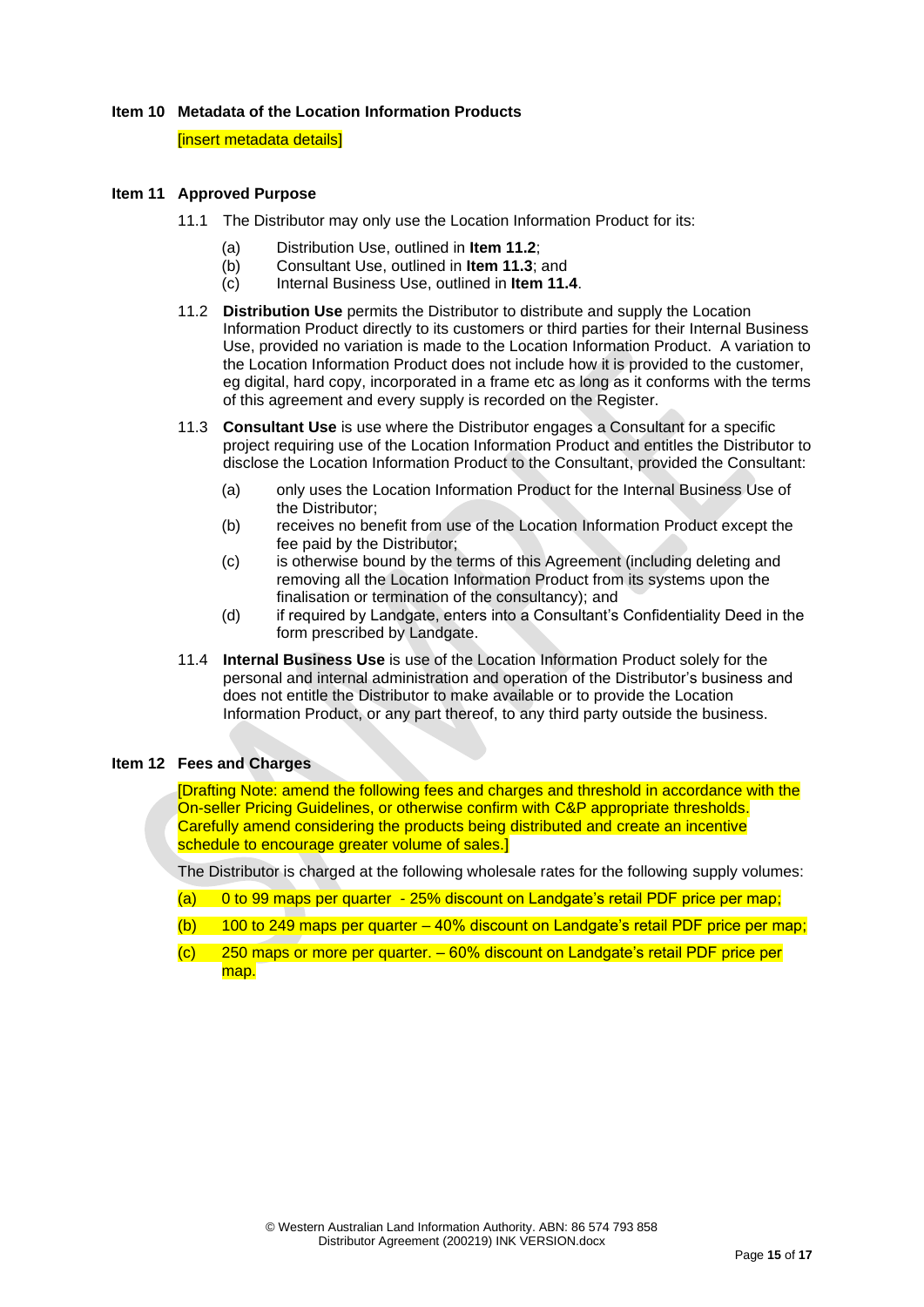#### **Item 13 Register**

<span id="page-15-0"></span>The Distributor must record, maintain and provide a Register to Landgate:

- (a) via post or email, attention to Commercialisation & Partnerships;
- (b) every quarter during the Licence Term or within 14 days after the Termination Date if the Termination Date is sooner than the end of a quarter; and
- (c) with the following information:
	- (i) the number and type of Location Information Products sold;
	- (ii) the format the Location Information Product is sold (eg PDF, hardcopy etc); and
	- (iii) the total amount owing by the Distributor, in accordance with the fees and charges.

#### <span id="page-15-2"></span>**Item 14 CPI Review Date**

Annually on 1 July

#### <span id="page-15-1"></span>**Item 15 Insurance**

- (a) \$5,000,000 product and public liability.
- (b) \$1,000,000 professional indemnity.

#### **Item 16 Special Conditions**

[insert or Not applicable]